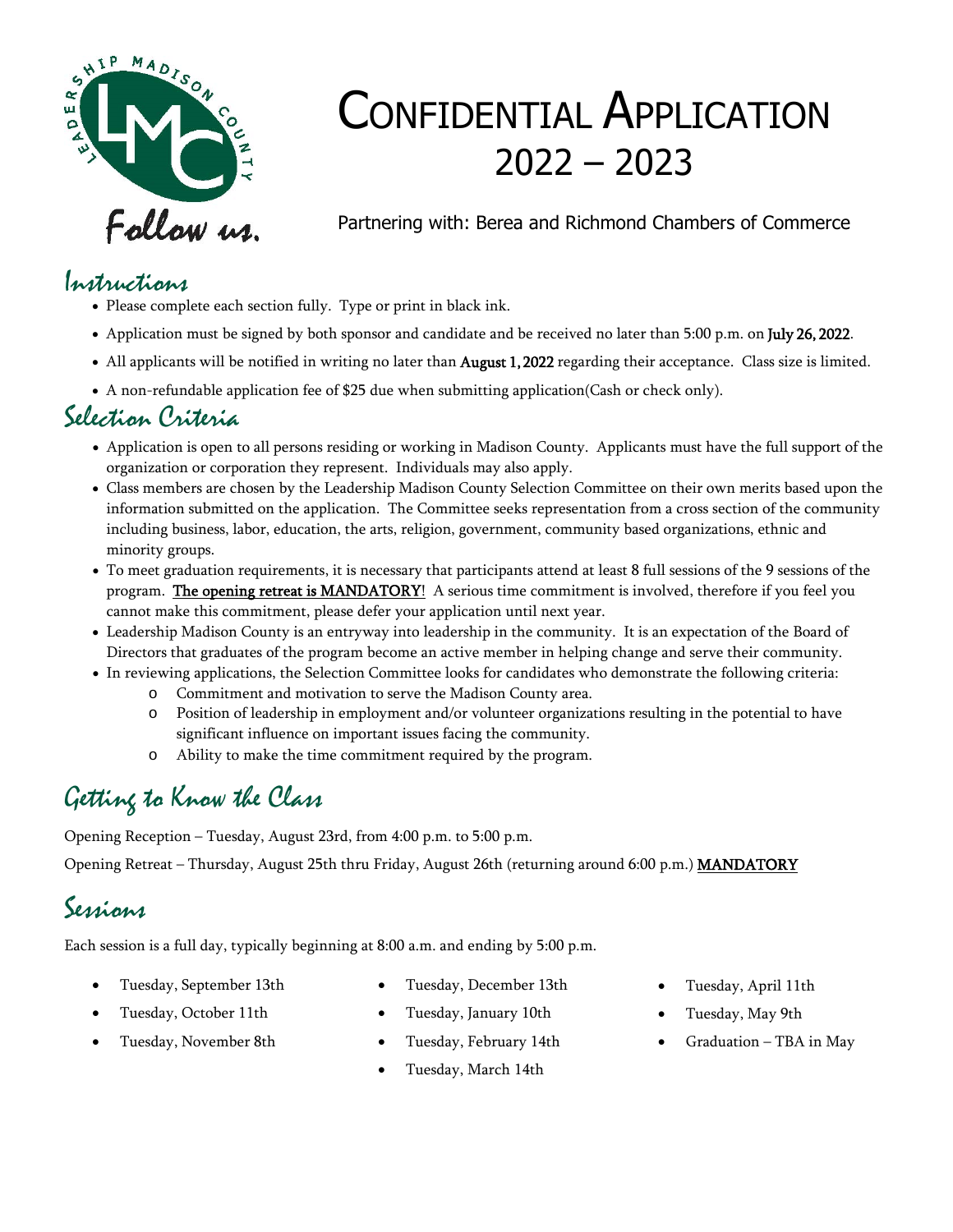| $\rm Name$<br>Home Address<br>AIP MADIS<br>Email Address<br>Follow us.<br>Employment<br>Present Employer<br>$\overline{\phantom{a}}$ Fax<br>Phone<br>Responsibilities<br>Past Employment (list in reverse chronology)<br>Employer<br>Employer<br><u> 1989 - Johann Barn, fransk politik amerikansk politik (d. 1989)</u><br>Community Involvement<br>Organization<br>Organization<br>Organization | Phone<br>How long have you lived or worked in Madison County?<br>years<br>How did you hear about Leadership Madison County?<br>Date Began<br><u> 1989 - Johann Harry Harry Harry Harry Harry Harry Harry Harry Harry Harry Harry Harry Harry Harry Harry Harry</u><br>Present Title<br>and the control of the control of the control of the control of the control of the control of the control of the<br>Title<br>Title |
|---------------------------------------------------------------------------------------------------------------------------------------------------------------------------------------------------------------------------------------------------------------------------------------------------------------------------------------------------------------------------------------------------|---------------------------------------------------------------------------------------------------------------------------------------------------------------------------------------------------------------------------------------------------------------------------------------------------------------------------------------------------------------------------------------------------------------------------|
|                                                                                                                                                                                                                                                                                                                                                                                                   | the control of the control of the control of the<br>Address and the contract of the contract of the contract of the contract of the contract of the contract of the contract of the contract of the contract of the contract of the contract of the contract of the contract of th<br><u> 1989 - Johann Barbara, martin amerikan basar dan basa dan basa dan basa dan basa dan basa dan basa dan basa</u>                 |
|                                                                                                                                                                                                                                                                                                                                                                                                   |                                                                                                                                                                                                                                                                                                                                                                                                                           |
|                                                                                                                                                                                                                                                                                                                                                                                                   |                                                                                                                                                                                                                                                                                                                                                                                                                           |
|                                                                                                                                                                                                                                                                                                                                                                                                   |                                                                                                                                                                                                                                                                                                                                                                                                                           |
|                                                                                                                                                                                                                                                                                                                                                                                                   |                                                                                                                                                                                                                                                                                                                                                                                                                           |
|                                                                                                                                                                                                                                                                                                                                                                                                   |                                                                                                                                                                                                                                                                                                                                                                                                                           |
|                                                                                                                                                                                                                                                                                                                                                                                                   |                                                                                                                                                                                                                                                                                                                                                                                                                           |
|                                                                                                                                                                                                                                                                                                                                                                                                   |                                                                                                                                                                                                                                                                                                                                                                                                                           |
|                                                                                                                                                                                                                                                                                                                                                                                                   |                                                                                                                                                                                                                                                                                                                                                                                                                           |
|                                                                                                                                                                                                                                                                                                                                                                                                   |                                                                                                                                                                                                                                                                                                                                                                                                                           |
|                                                                                                                                                                                                                                                                                                                                                                                                   |                                                                                                                                                                                                                                                                                                                                                                                                                           |
|                                                                                                                                                                                                                                                                                                                                                                                                   |                                                                                                                                                                                                                                                                                                                                                                                                                           |
|                                                                                                                                                                                                                                                                                                                                                                                                   |                                                                                                                                                                                                                                                                                                                                                                                                                           |
|                                                                                                                                                                                                                                                                                                                                                                                                   |                                                                                                                                                                                                                                                                                                                                                                                                                           |
|                                                                                                                                                                                                                                                                                                                                                                                                   |                                                                                                                                                                                                                                                                                                                                                                                                                           |
|                                                                                                                                                                                                                                                                                                                                                                                                   | Please list, in order of importance to you, civic, religious, political, social or other activities.                                                                                                                                                                                                                                                                                                                      |
|                                                                                                                                                                                                                                                                                                                                                                                                   | Position/Year                                                                                                                                                                                                                                                                                                                                                                                                             |
|                                                                                                                                                                                                                                                                                                                                                                                                   | Position/Year                                                                                                                                                                                                                                                                                                                                                                                                             |
|                                                                                                                                                                                                                                                                                                                                                                                                   | Position/Year                                                                                                                                                                                                                                                                                                                                                                                                             |
|                                                                                                                                                                                                                                                                                                                                                                                                   | Describe one of your community or professional ambitions. What do you hope to achieve?                                                                                                                                                                                                                                                                                                                                    |
|                                                                                                                                                                                                                                                                                                                                                                                                   |                                                                                                                                                                                                                                                                                                                                                                                                                           |
|                                                                                                                                                                                                                                                                                                                                                                                                   |                                                                                                                                                                                                                                                                                                                                                                                                                           |
|                                                                                                                                                                                                                                                                                                                                                                                                   |                                                                                                                                                                                                                                                                                                                                                                                                                           |
|                                                                                                                                                                                                                                                                                                                                                                                                   |                                                                                                                                                                                                                                                                                                                                                                                                                           |
| Education                                                                                                                                                                                                                                                                                                                                                                                         |                                                                                                                                                                                                                                                                                                                                                                                                                           |
|                                                                                                                                                                                                                                                                                                                                                                                                   |                                                                                                                                                                                                                                                                                                                                                                                                                           |
| Name and City                                                                                                                                                                                                                                                                                                                                                                                     | Please begin with high school, college(s), business or trade schools or other specialized programs.                                                                                                                                                                                                                                                                                                                       |
| <u> 1989 - Johann John Stone, meil in der Stone aus der Stone aus der Stone aus der Stone aus der Stone aus der S</u>                                                                                                                                                                                                                                                                             | Degree/Certificate<br>Major/Concentration                                                                                                                                                                                                                                                                                                                                                                                 |

| Name and City | Degree/Certificate | Major/Concentration |  |
|---------------|--------------------|---------------------|--|
|               |                    |                     |  |
|               |                    |                     |  |
|               |                    |                     |  |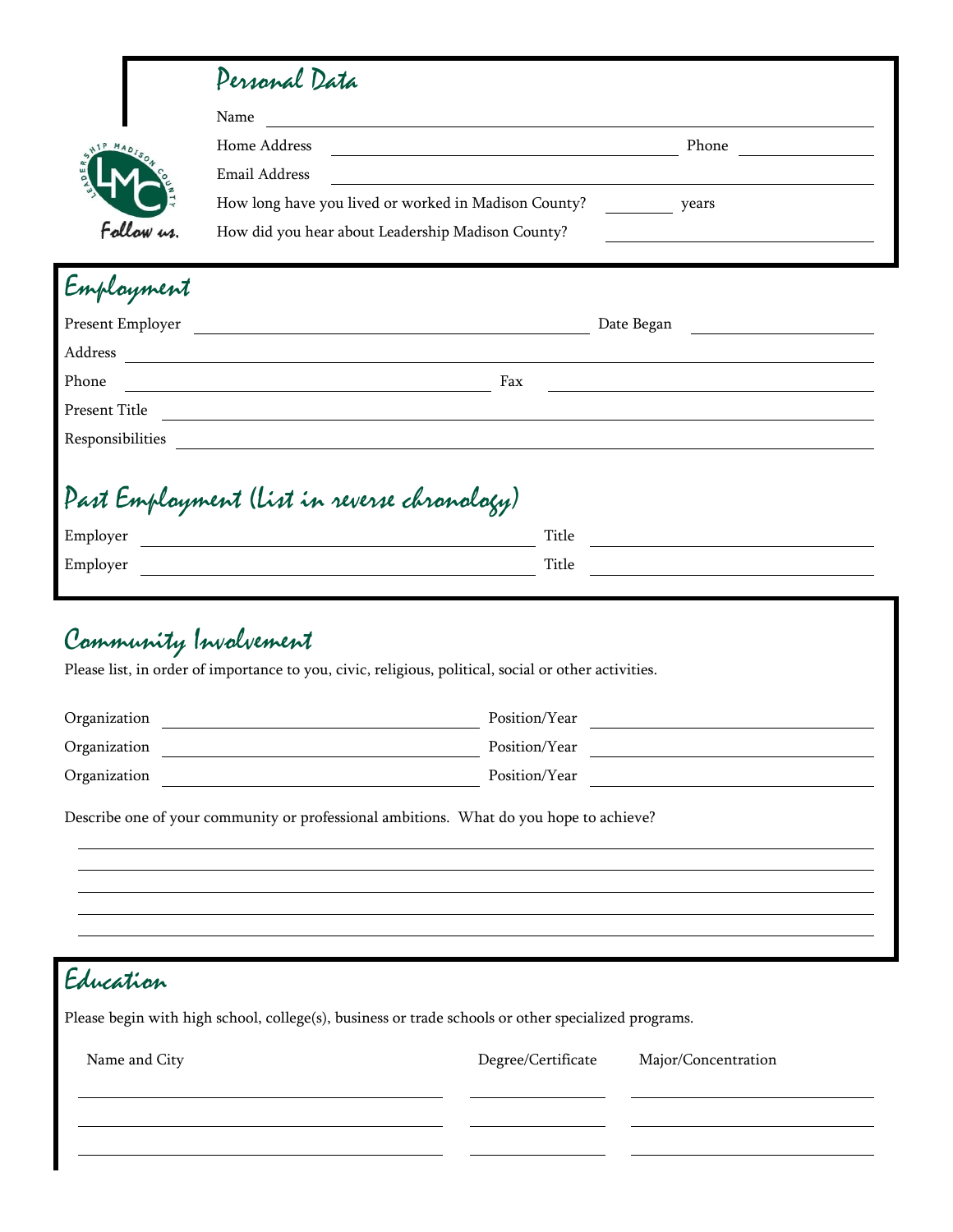## General Information

Please tell us what you hope to gain from your Leadership Madison County experience

<u> 1980 - Johann Barn, mars ann an t-Amhain Aonaichte ann an t-Aonaichte ann an t-Aonaichte ann an t-Aonaichte a</u>



List two challenges facing Madison County now and in the next ten years.

| ٠<br>× |
|--------|

2.

|   | What are the most notable opportunities our area has to offer? |
|---|----------------------------------------------------------------|
|   |                                                                |
|   |                                                                |
|   |                                                                |
| ּ |                                                                |
|   |                                                                |
|   |                                                                |
|   |                                                                |

### Recommendations

Sponsor: This candidate has my full support to participate in Leadership Madison County. I am aware of the time commitment involved with his/her effective participation and/or the financial obligation. (This must be signed by the applicant's immediate supervisor, if other than the applicant)

| Name                                         | <u></u><br>TIME | )ate |
|----------------------------------------------|-----------------|------|
| $\sim$<br>$\cdot$ legan $\cdot$ $\cdot$<br>ັ |                 |      |

Personal Recommendations: Please list 2 persons, other than your sponsor, who are knowledgeable about your leadership performance and potential.

| Name  | Phone        |
|-------|--------------|
| Title | Organization |
| Name  | Phone        |
| Title | Organization |